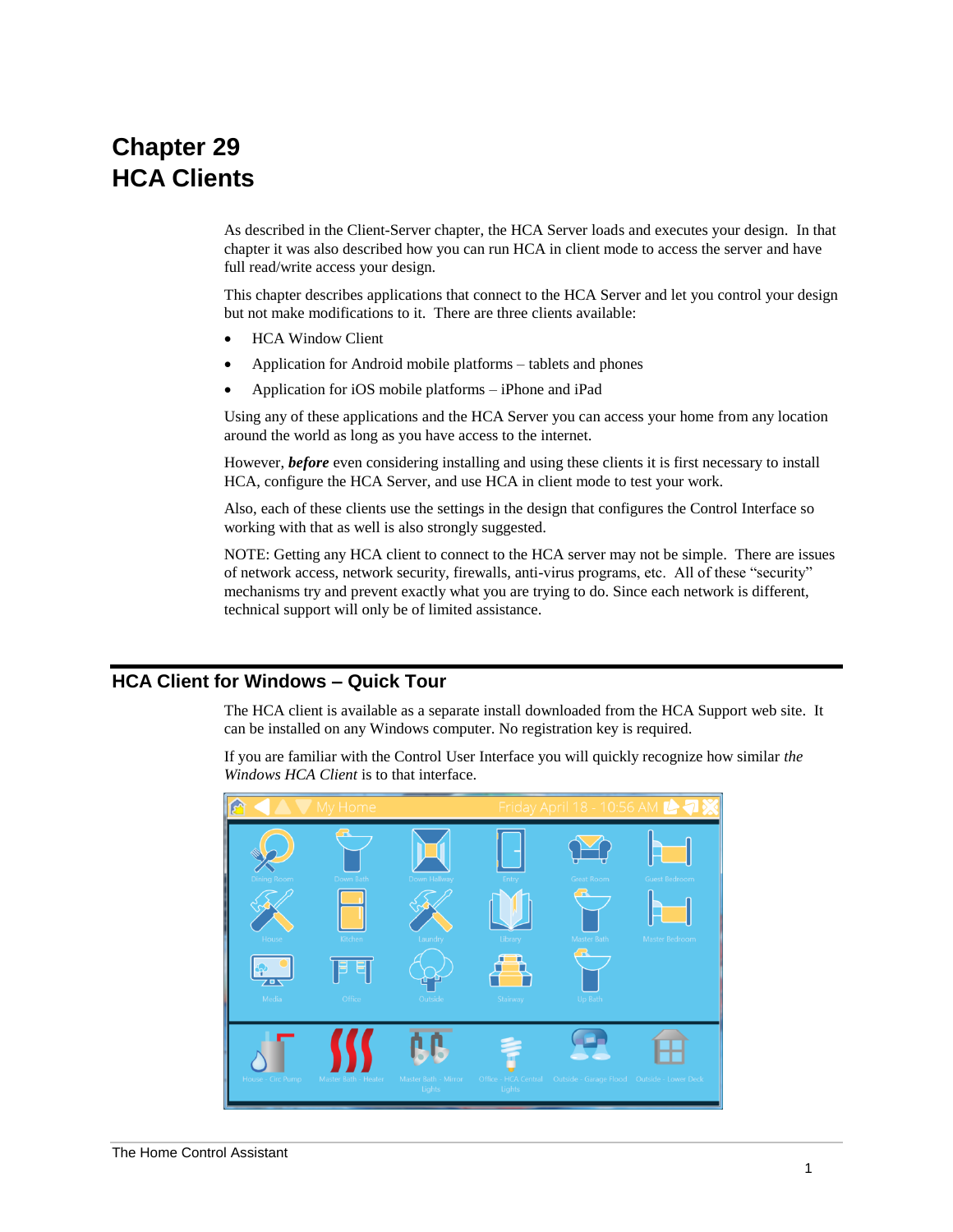Like the Control User Interface, the same short and long tab methods are used to control a device, program, or group. Also, like the Control User Interface, the status bar color reflects the Alert level – red, yellow, or green, and the HCA icon used at the left end of the status bar changes color to show the home mode.

## Client Control Panel

To open the Client Control Panel, click on the HCA icon at the left edge of the status bar at the top of the window.

| <b>Client Control Panel</b> | $\overline{\mathbf{x}}$ |
|-----------------------------|-------------------------|
|                             | <b>Home Mode</b>        |
|                             | Home & Awake            |
| Connect                     | Home & Asleep           |
| Lock                        | Away                    |
| <b>Lock Size/Position</b>   |                         |
| <b>Unlock</b>               | Schedule                |
| Settings                    | At Home                 |
| <b>Server Status</b>        | Away                    |
| <b>About HCA Client</b>     | Home                    |
|                             |                         |
|                             |                         |

The control panel shows the home modes and schedules. They can be changed by tapping on the round button to the left of the mode or schedule name.

The *Lock*, *Lock Size/Position*, and *Unlock* buttons are used to prevent the movement and resizing of the client window. The *Lock* button prevents changing the window size and also removes the minimize, maximize, and close buttons from the status bar. *Lock Size/Position* also locks the window but retains the minimize button.

The *Server Status* button shows the current server status – time, versions, etc – and also a brief display of the current Alert Report.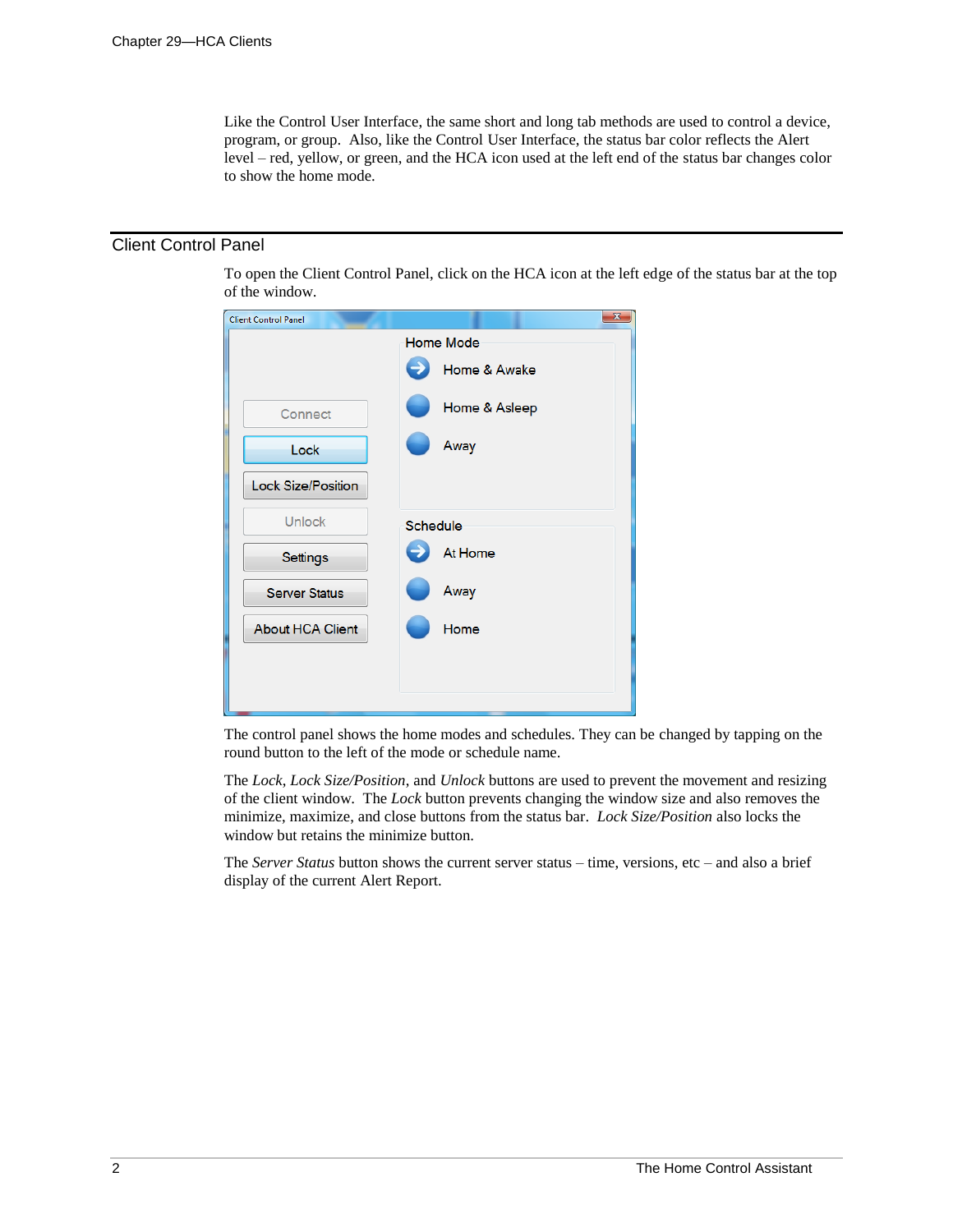#### Configuring the client

To configure the client, press the *Settings* button. A multi-tabbed dialog opens.

| <b>Client Properties</b>                                                        |                             |                     | $-\mathbf{x}$ |  |
|---------------------------------------------------------------------------------|-----------------------------|---------------------|---------------|--|
| Connection<br>User Interface<br><b>Status Bar</b>                               |                             |                     |               |  |
| <b>Primary Connection</b>                                                       | <b>Secondary Connection</b> |                     |               |  |
| 192 . 168 . 0 . 229<br><sup>O</sup> By IP Address:                              | <b>O</b> By IP Address:     | 192 . 168 . 0 . 130 |               |  |
| <b>By Name:</b>                                                                 | <b>By Name:</b>             |                     |               |  |
| $\div$<br>2000<br>Server reply timeout:<br>10<br>Port:                          |                             |                     |               |  |
| Remote password:<br>Mask Password                                               |                             |                     |               |  |
| Vista Machine<br>Client Name:                                                   |                             |                     |               |  |
| $\Rightarrow$ minutes<br>60<br>V Keep Alive Time                                |                             |                     |               |  |
| Any text-to-speech and play-sound elements in programs are heard on this client |                             |                     |               |  |
| Auto connect on startup                                                         |                             |                     |               |  |
| Auto reconnect on disconnect                                                    |                             |                     |               |  |
| $\frac{1}{\sqrt{2}}$<br>Auto close connect dialog after<br>10<br>seconds        |                             |                     |               |  |
| After connect: @ Don't lock @ Lock @ Lock Size / Position                       |                             |                     |               |  |
|                                                                                 |                             |                     |               |  |
|                                                                                 |                             | OK                  | Cancel        |  |

### Connection tab

The connection tab lets you modify these settings:

- Primary address, Secondary address, and Port. The address and port number of the server.
- The remote access password. If your design has a password you can enter it here or enter it when prompted on each connection.
- Client name. Each client should have a unique client name. This is used in the server "connected clients" display and also in programs that have elements that can effect only a selected client.
- Keep alive Time: How often a message is sent from the client to the server to ensure that the connection is open. If it isn't answered by the server then the client may try and reconnect.
- Auto connect at startup. When the client is started, if this option is enabled then the client immediately tries to connect to the server,
- Auto reconnect on disconnect. This option works with the "Keep Alive" setting. If enabled, then the client automatically tries to reconnect if it is found to be disconnected.
- Auto close connect dialog. When connecting a popup shows the connection process. If this option is enabled then this dialog is automatically closed when the connection completes.
- After connect lock option. After a successful connection the client window can be locked in the selected lock option.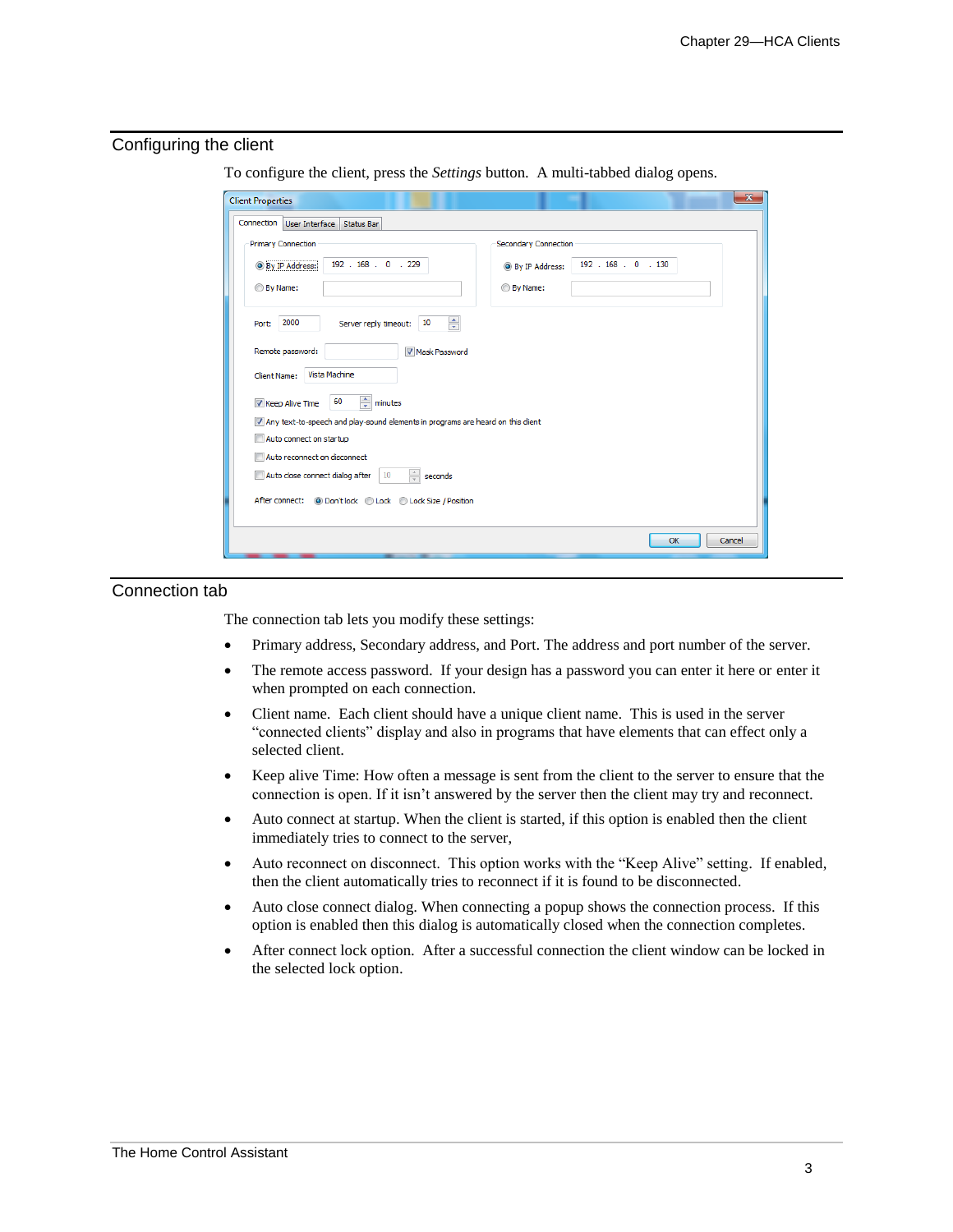#### User Interface tab

| ×<br><b>Client Properties</b>                                                                                                         |               |  |
|---------------------------------------------------------------------------------------------------------------------------------------|---------------|--|
| User Interface Status Bar<br><b>Connection</b>                                                                                        |               |  |
| Use this display as the home page:                                                                                                    |               |  |
| Home page background image:                                                                                                           | <b>Browse</b> |  |
| $\frac{a}{\pi}$<br>Override icon spacing X: 200<br>$\frac{1}{\pi}$<br>200<br>Y:                                                       |               |  |
| Show Suspend/Resume option on device control popup                                                                                    |               |  |
| Attempt to wake up monitor and terminate screen saver when the server reports a display or tile change. May not work on all machines! |               |  |
| $\frac{1}{\pi}$<br>60<br>seconds of inaction<br>Auto close a device control popup after                                               |               |  |
| $\frac{1}{\pi}$<br>60<br>seconds of inaction<br>Auto return to the home page after                                                    |               |  |
| Unlock / Exit code (numeric only):<br>Reset                                                                                           |               |  |
| Sync Server and Client Icons<br>Sync Server and Client HTML folders                                                                   |               |  |
| Colors                                                                                                                                |               |  |
| <b>Text Color</b><br><b>User Suspend Color</b>                                                                                        |               |  |
| <b>Background Color</b><br>Mode Suspend Color                                                                                         |               |  |
| Device / Folder On Color                                                                                                              |               |  |
| OK                                                                                                                                    | Cancel        |  |

The options on this tab configure the user interface appearance and actions.

- Home page. The name of the display to use as the home page.
- Home page background. This option lets you choose a display background for the home page. This image can be unique to each client and overrides any display background for the HCA display named as the home page.
- Icon spacing. This option overrides the default icon spacing that is normally used by the theme selected for the display page.
- Show a Suspend/Resume button on the device control page so that you can suspend or resume a device, group, or program.
- Wake up monitor. As the text says when this option is enabled the monitor on the computer the client is running on will attempt to be "wake up". Also, as it says this may not work on all monitors.
- Auto close times. These settings are used to automatically close the action popup typically from a long tap on a device – and to return to the display home page after a selected number of seconds where you perform no action.
- Exit code. You can enter a code that must be entered to exit or unlock the client. This only is useful if you also lock the client so that the exit button isn't seen on the status bar.
- The *Sync server and client icon* button: Any icons in the theme folders on the server machine that are not on the client machine or are newer than those on the client machine are copied from the server to the client. If you create your own icons all you need do is to remember to place your new or changed icons in the server computer theme folders and then on each client use the "Sync" button.
- The Sync server and client HTML folders: Described below.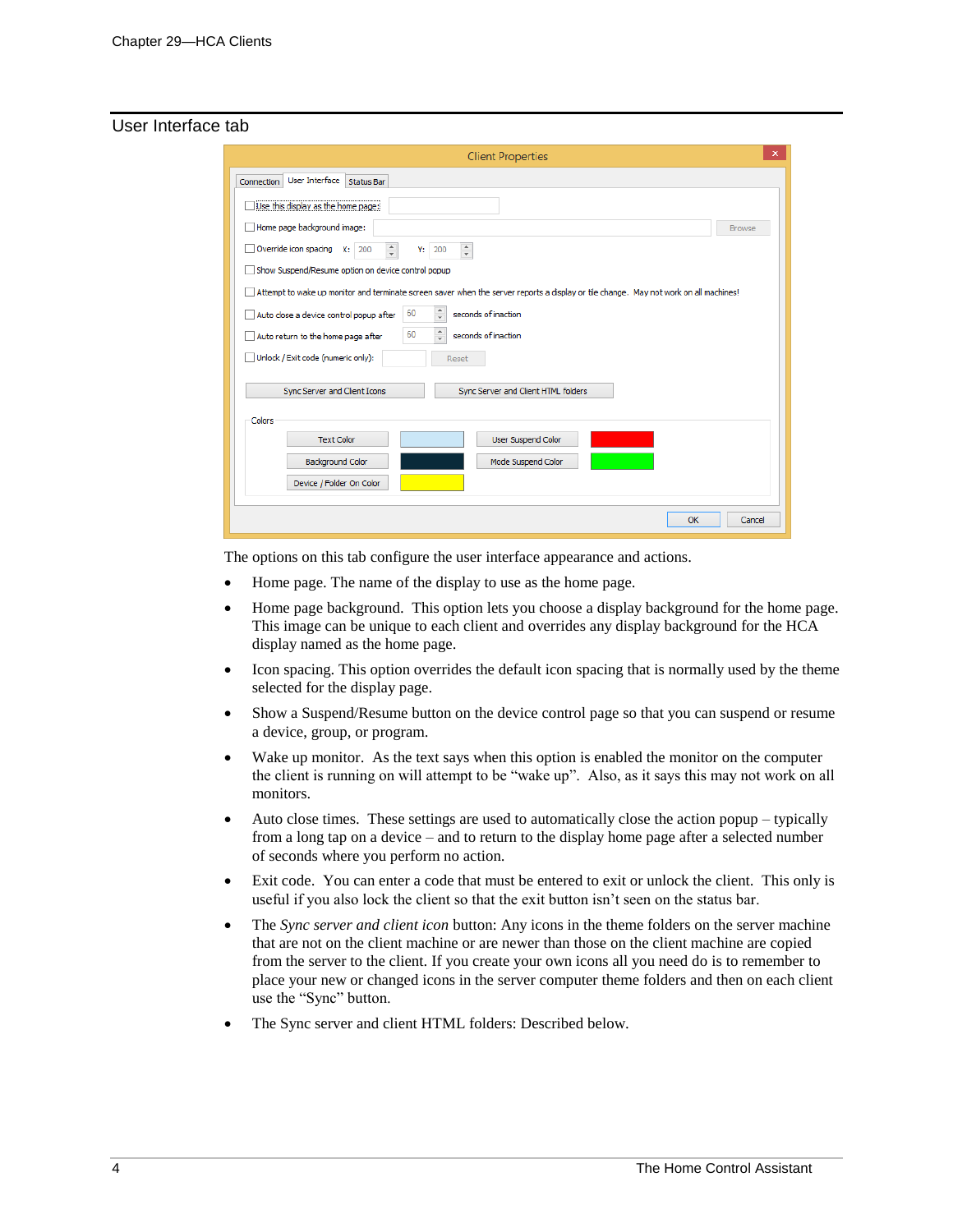| $\mathbf{x}$<br><b>Client Properties</b>                                                                                              |  |  |
|---------------------------------------------------------------------------------------------------------------------------------------|--|--|
| User Interface<br>Connection<br><b>Status Bar</b>                                                                                     |  |  |
| Use this display as the home page:<br>Page Home                                                                                       |  |  |
| Home page background image:<br><b>Browse</b>                                                                                          |  |  |
| $\frac{\triangle}{\tau}$<br>$\frac{\triangle}{\tau}$<br>Override icon spacing $x: 200$<br>Y:<br>200                                   |  |  |
| Show Suspend/Resume option on device control popup                                                                                    |  |  |
| Attempt to wake up monitor and terminate screen saver when the server reports a display or tile change. May not work on all machines! |  |  |
| $\frac{\triangle}{\tau}$<br>20<br>seconds of inaction<br>Auto close a device control popup after                                      |  |  |
| $\frac{\triangle}{\tau}$<br>20<br>seconds of inaction<br>Auto return to the home page after                                           |  |  |
| Unlock / Exit code (numeric only):<br>Reset                                                                                           |  |  |
| Sync Server and Client Icons<br>Sync Server and Client HTML folders                                                                   |  |  |
| Colors                                                                                                                                |  |  |
| User Suspend Color<br><b>Text Color</b>                                                                                               |  |  |
| <b>Background Color</b><br>Mode Suspend Color                                                                                         |  |  |
| Device / Folder On Color                                                                                                              |  |  |
| OK<br>Cancel                                                                                                                          |  |  |

• Colors. The various colors used for user interface elements.

## Status Bar tab

The status bar tab is very similar to the Control User Interface setup in HCA. You can specify the text that displays in the left, middle, and center of the status bar.

| <b>Client Properties</b>                                             | $-\mathbf{x}$ |
|----------------------------------------------------------------------|---------------|
| Status Bar<br>User Interface<br>Connection                           |               |
| For home page                                                        |               |
| Status bar left text:<br>Current Page Label                          |               |
| Status bar center text:<br>None                                      |               |
| Status bar right text:<br><b>Current Time</b><br>-                   |               |
| All other pages                                                      |               |
| Current Page Label<br>Status bar left text:                          |               |
| Status bar center text:<br>None                                      |               |
| Status bar right text:<br><b>Current Time</b>                        |               |
| <b>Status Bar Font</b><br>Open Sans Light (26 point)                 |               |
| %A %B %d - %I: %M %p<br>Date Time Format:                            |               |
| ÷<br>If text has expressions, evaluate and update every 5<br>minutes |               |
|                                                                      |               |
| OK                                                                   | Cancel        |

In addition to choosing the data in the status bar sections you can also choose the status bar font and point size as well as the date format. The format pattern characters are the same as used in the \_FormatTime function and is documented in the User Guide Expressions chapter.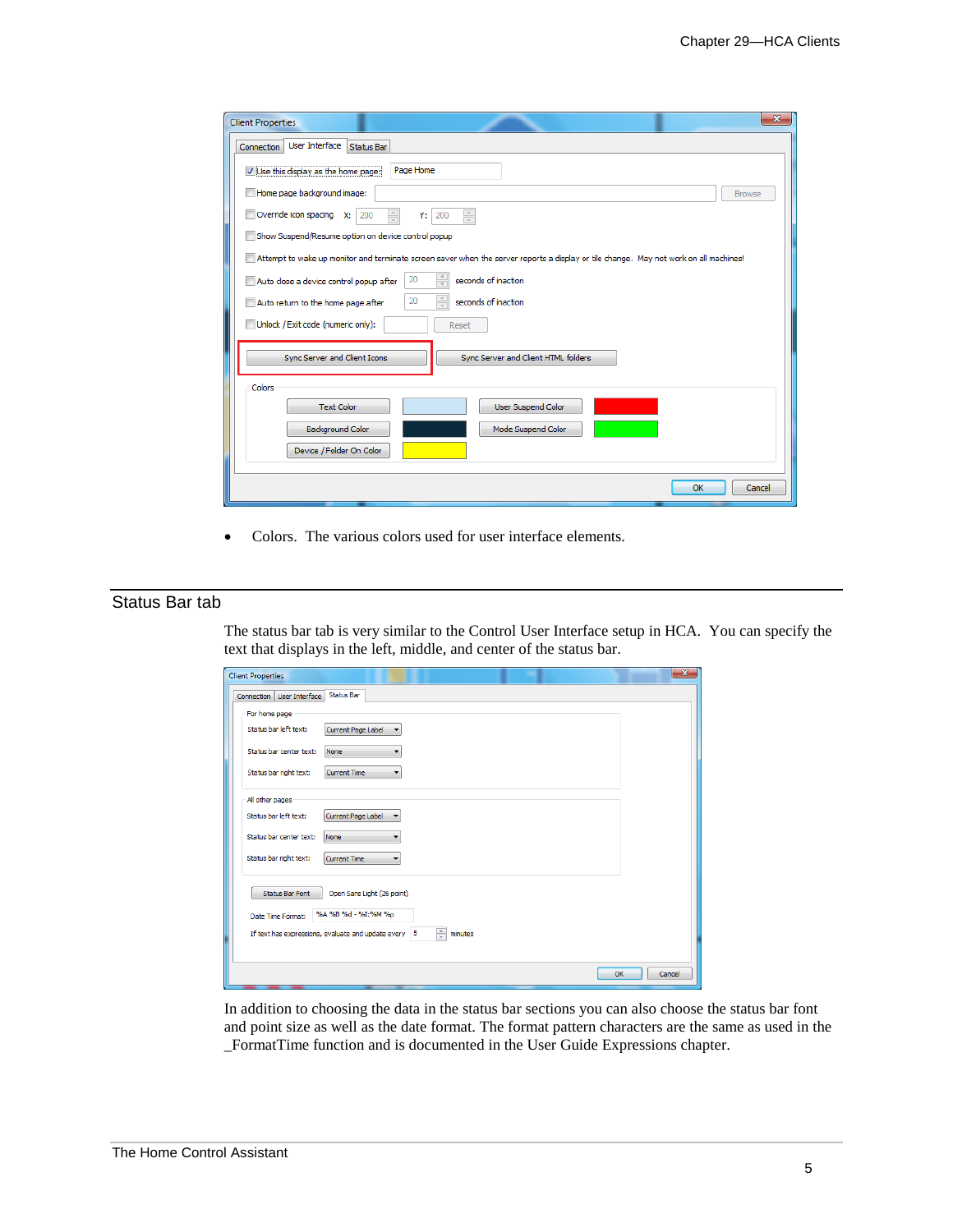#### HTML Folder Sync

When the Windows client encounters a dynamic HTML display – a HTML display where HCA generates a HTML file from a template file by replacing placeholders with actual data - the client requests the server to generate the HTML and send it to the client. The client stores the HTML file in a sub-folder in its "Temp" folder. The folder is named with the name of the display (possibly made into a legal filename). It then stores the HTML it receives from the server in a file named with the display name with an "html" file type.

For example, if the display was called "Current Status", the client creates this folder.

C:\users\kimberly\HCAClient\Temp\Current Status

And the HTML it received from the server would be stored in that folder in a file named "Current Status.html". The client then uses the Windows browser component to render the HTML in a window by passing to it the path to the HTML file.

If the HTML file references any images or a style sheet, then those auxiliary files must be in the same folder as the HTML file or in sub-folders referenced by relative paths. For example, the HTML may reference an image as "apple.jpg" or "images\apple.jpg".

It is a good practice to configure the display to locate the HTML template file and result file in its own folder. In this way any images or style sheets specific to this HTML file will not conflict with the files for other HTML displays

In this HCA design configuring the display properties using relative paths makes this all work. For example, on the server computer is a folder named "Tile Sun Moon" that contains the template file, result file, and all the images files along with the style sheet. That folder is a sub-folder of the folder that contains the design .HCA file.

For example, if the HCA file was in c:\users\kimberly\HCA, then the folder that contains the HTML template and auxiliary files would in c:\users\kimberly\HCA\Tile Sun Moon

The HTML display is configured as:

**O** Template and result file

| Tile Sun Moon \index.htx                |  |
|-----------------------------------------|--|
| <b>View Template</b>                    |  |
| Result file produced from the template: |  |

*It is best practice for each dynamic HTML display to have its own folder that contains the HTML template, result, and whatever auxiliary files it needs.*

If you set things up as these guidelines specify then the client "HTML Folder Sync" operation moves to the client computer all the auxiliary files – style sheets, images file, etc. – that your HTML display uses.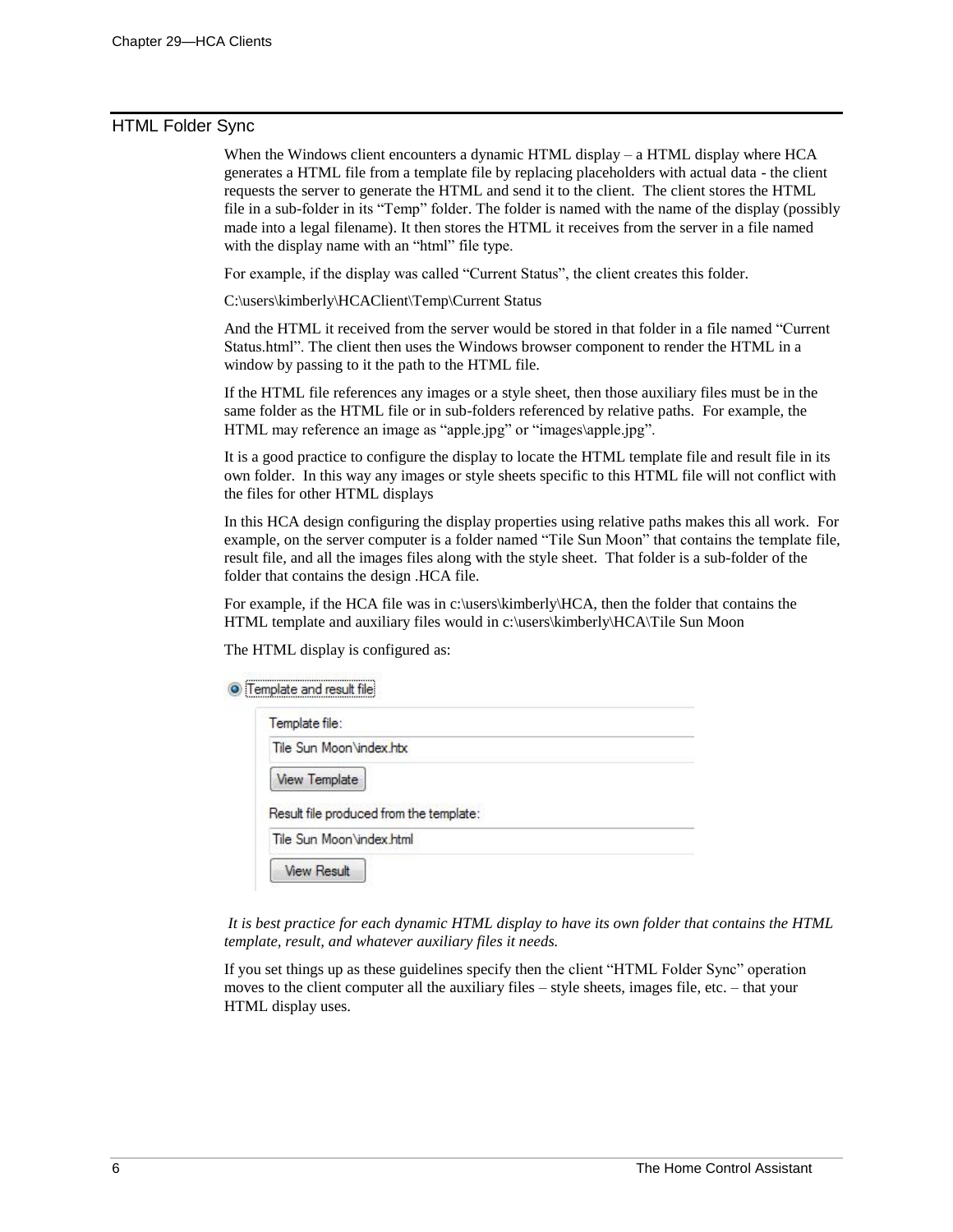## **HCA for Android – Quick Tour**

The Android HCA client is available for download from the Android market (aka "Google Play Store").



If you tap on display icon, the page for that display appears – the image on the right above.

Depending on how the device's properties are set, when you tap on a device icon it can toggle the device's state or open a page for controlling the device.

There also are options for each device, group, or program that are set in your HCA design that say if an icon for it should appear on a display when shown in the Control UI. This same option is used by the Android client when showing the contents of a display.

Tap on an icon and a page for that kind of device, group, or program opens. The image shown below on the left is for a dimmable device and the display on the right is for an eight button keypad.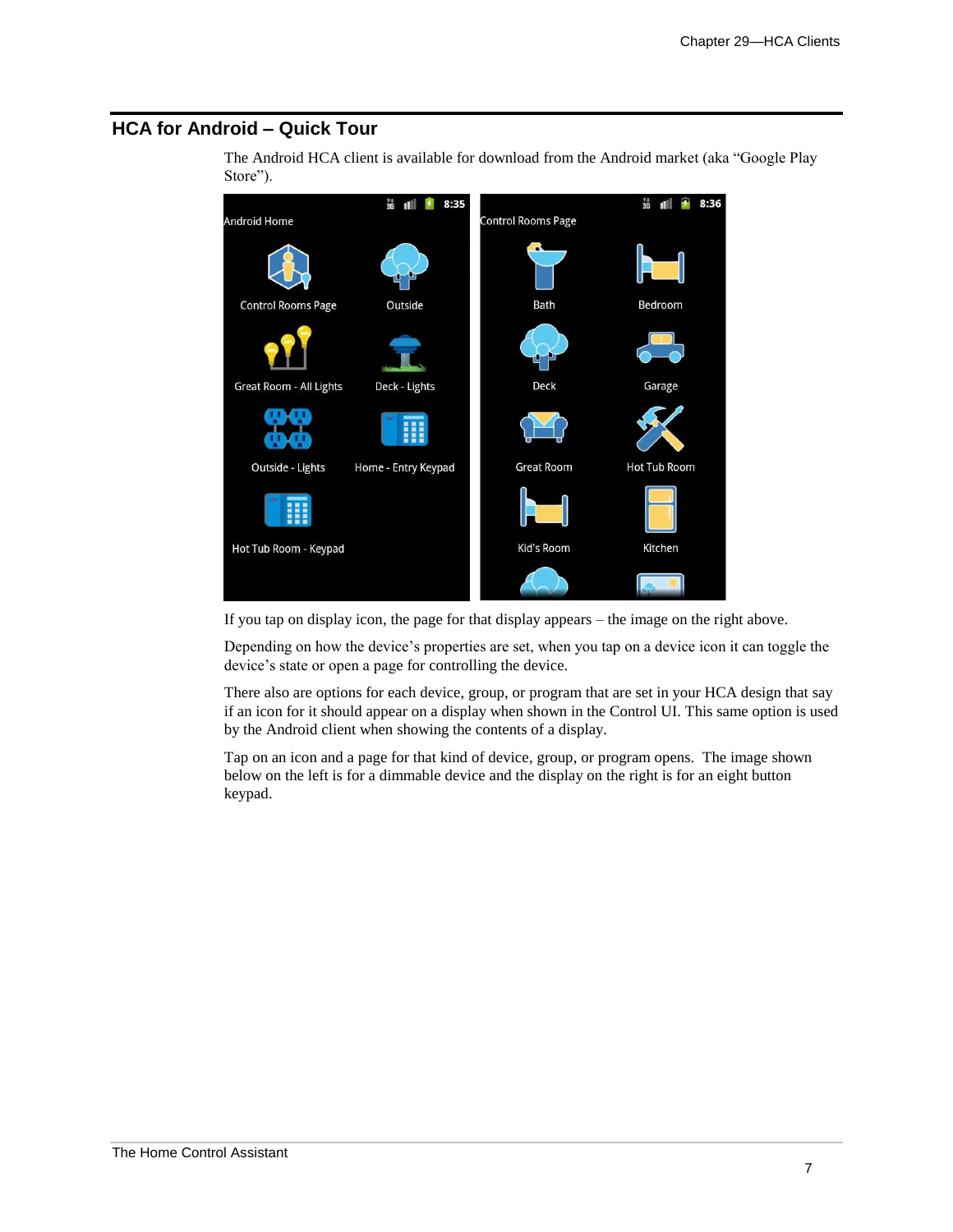

The "Glass Keypad" features in the Control Interface are also in the HCA Android client. The image on the right shows such a glass keypad.

To navigate back a page, the dedicated back button is used.

## Android Settings

The first action to take after starting the application is to configure it for access to the HCA Server. Use the menu button at the top – looks like a wrench -to open the settings menu.

Choose HCA Server Settings and set the primary IP address to the address of the server computer. Also set the port number. The port number must, of course, match the port number that the server was configured for.

**Hint**: You can enter the address as a.b.c.d or something the resolves to an IP address like "myhome.homedns.org".

The use for secondary IP address is explained in the next section.

#### Android Server Settings

• Server Settings - Remote Password

This is the password configured in your home design in HCA – Properties on the security tab. You must enter it here before you connect. It remains part of the configuration so you need not enter it each time you connect.

• Server Settings – Server Reply Timeout Each transaction with the server timeouts after this many seconds if no reply is received. If a timeout occurs it is assumed that connection to the server is lost.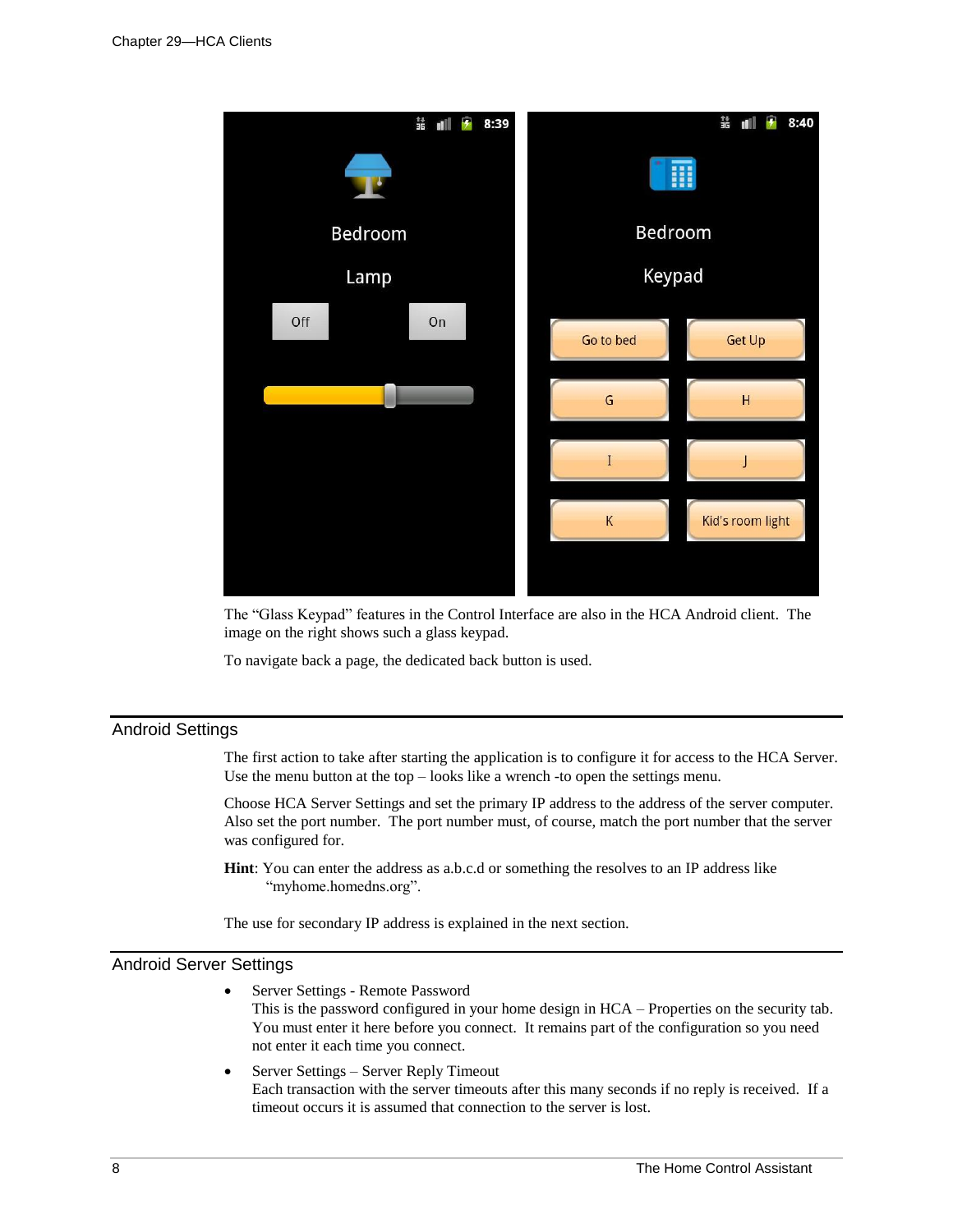• Server Settings – Keep Alive Timeout

Like the HCA Windows client, *HCA for Android* can periodically send a message to the server and get a response back. This may help to keep the connection open. This setting enables this.

• Server Settings – Keep Alive Timeout value This is the number of minutes between each "keep alive" message sent.

#### Connecting and Disconnecting

Once all the sever settings are configured, you can connect by pressing the *Connect* on the home page – looms like an arrow pointing at a dot. To disconnect, press the disconnect button – looks like an X.

The connection to the server lasts until you shutdown the phone, the connection is lost for some reason, or disconnected by using the *Disconnect* option from the menu, or you *Back* out of the application to the Android main home page. If you leave the HCA Android client by pressing and holding the Home button until the running applications popup appears and you select another application, the connection to the server is not closed.

As long as the connection to the server is open, the phone receives status updates from the HCA server and your devices change to show appropriate state.

And that's really all there is. The various displayed pages follow the stock Android methods so if you rotate the phone to landscape mode then the displays change to use the space differently.

In addition to this description, there is also a brief Help file. Select the Help option from the menu popup.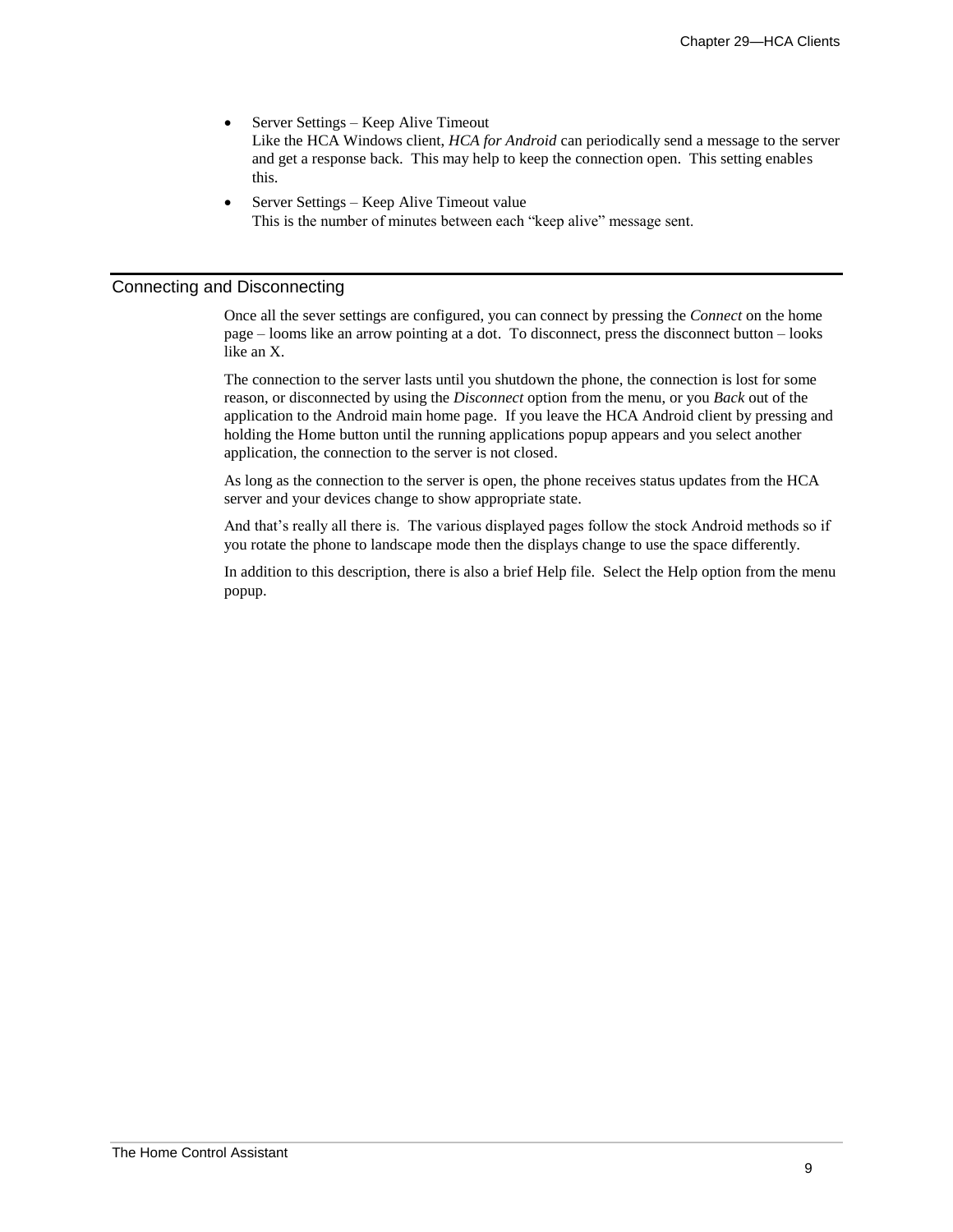# **HCA for iOS**

An iPad and iPhone client can be used with the HCA Server available from the Apple App Store (aka iTunes). This client operates very similarly to the Windows HCA client and the HCA Android client.



This example display, on an iPad mini, shows the familiar set of HCA icons. The same short and long taps on an icon like the other clients are implemented. To toggle the status of a device, a short tap toggles its state. Long taps are a bit different then the HCA Windows client and HCA Android client as the popup display doesn't appear until you release the tap.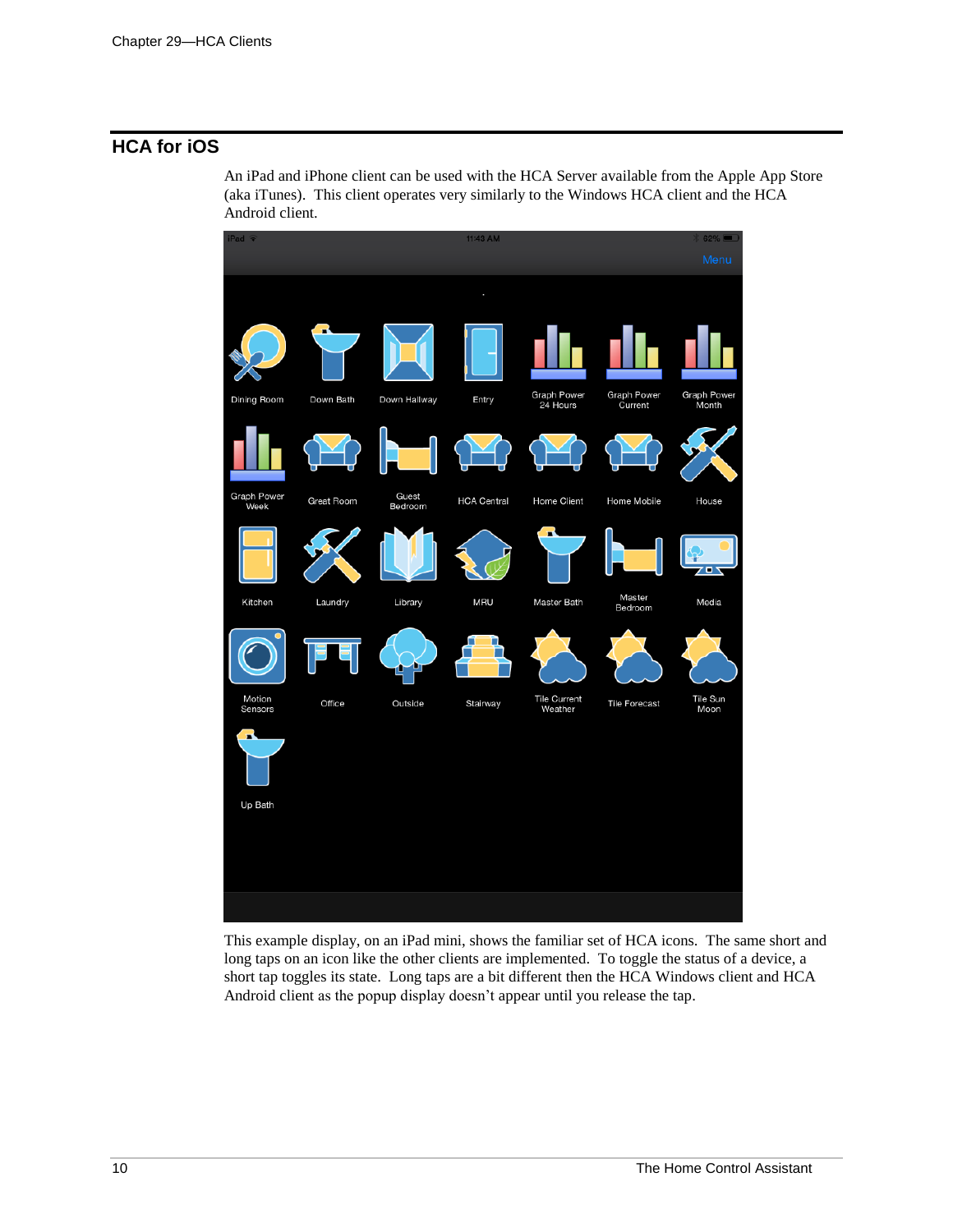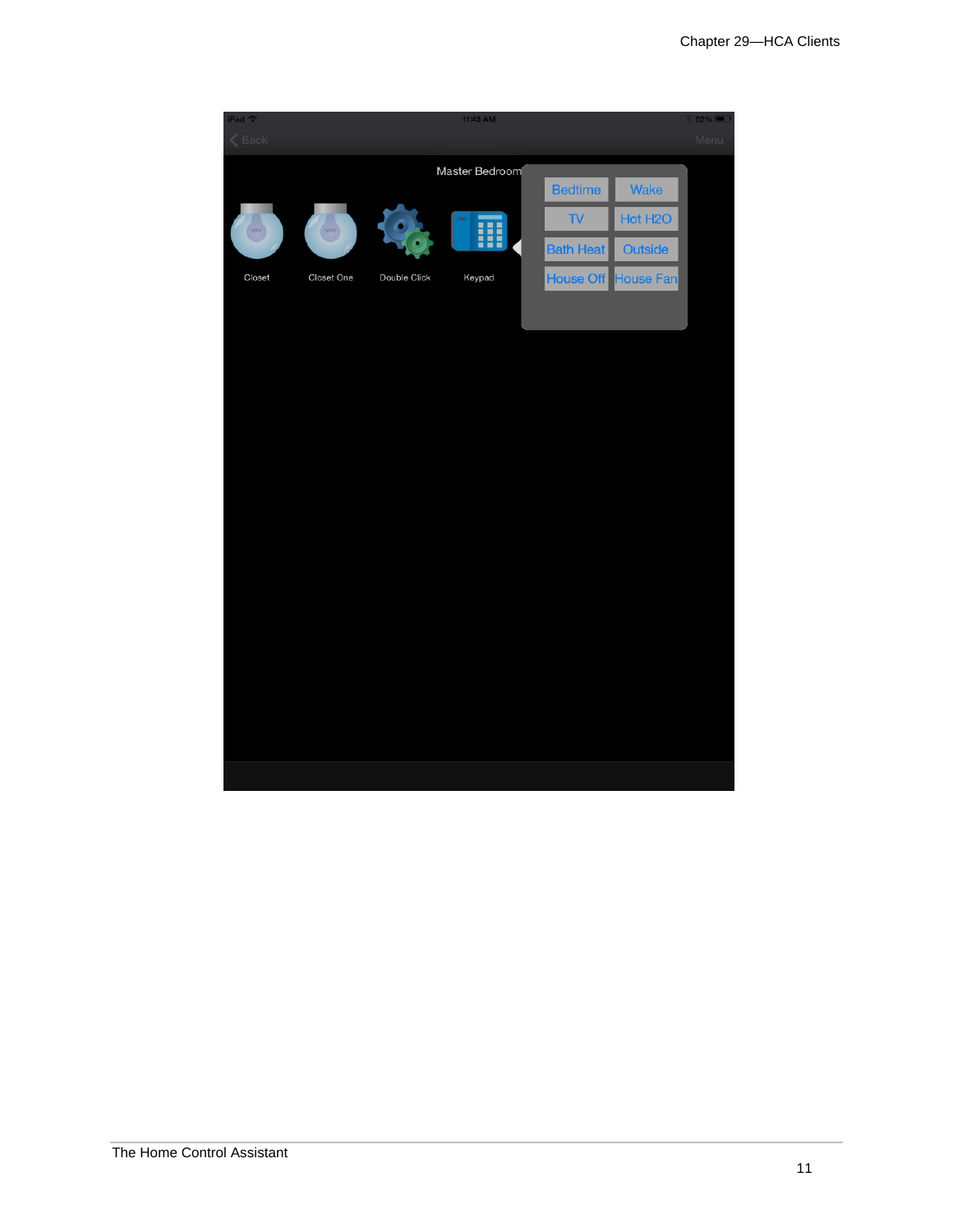## Configuring the iOS application.

The iOS settings application allows access to the HCA application settings.

| iPad 令                         | 11:42 AM                                           | $$62\%$ $\Box$ |
|--------------------------------|----------------------------------------------------|----------------|
| Settings                       | <b>HCA</b>                                         |                |
| Mail, Contacts, Calendars<br>ळ |                                                    |                |
| <b>Notes</b>                   | GENERAL                                            |                |
| Reminders                      | Version                                            | 0.3.16         |
| Messages                       | Client Name iOS-App                                |                |
| FaceTime                       | Home Display                                       |                |
| Maps                           | Sort Objects on Displays                           |                |
| Safari                         | SERVER SETTINGS                                    |                |
|                                | Auto-Connect to Server                             |                |
| iTunes & App Store             | Always use Backup Server                           |                |
| Music                          | Server Timeout                                     | 3 to 20 sec    |
| Videos                         |                                                    |                |
| Photos & Camera                |                                                    |                |
| Game Center                    | PRIMARY HCA SERVER<br>Server Host/IP 192.168.0.229 |                |
|                                |                                                    |                |
| Twitter                        | Port<br>2000                                       |                |
| Facebook                       | Password                                           |                |
| Flickr                         | <b>BACKUP HCA SERVER</b>                           |                |
| Vimeo                          | Server Host/IP                                     |                |
|                                | Port                                               |                |
| eK Pro                         | Password                                           |                |
| eKeypad Beta                   | <b>MISCELLANEOUS</b>                               |                |
| <b>HCA</b><br>仚                | Force Design Reload                                |                |
|                                | Debua Logaina                                      |                |

The settings are:

- Client name. Each client should be given a unique name.
- Connection information. Like the other HCA clients, the primary and secondary sever settings of the address and port of the server.
- Password. If a remote access password is assigned to the design loaded into the server then that password can be entered here and will be supplied to the sever upon connection.